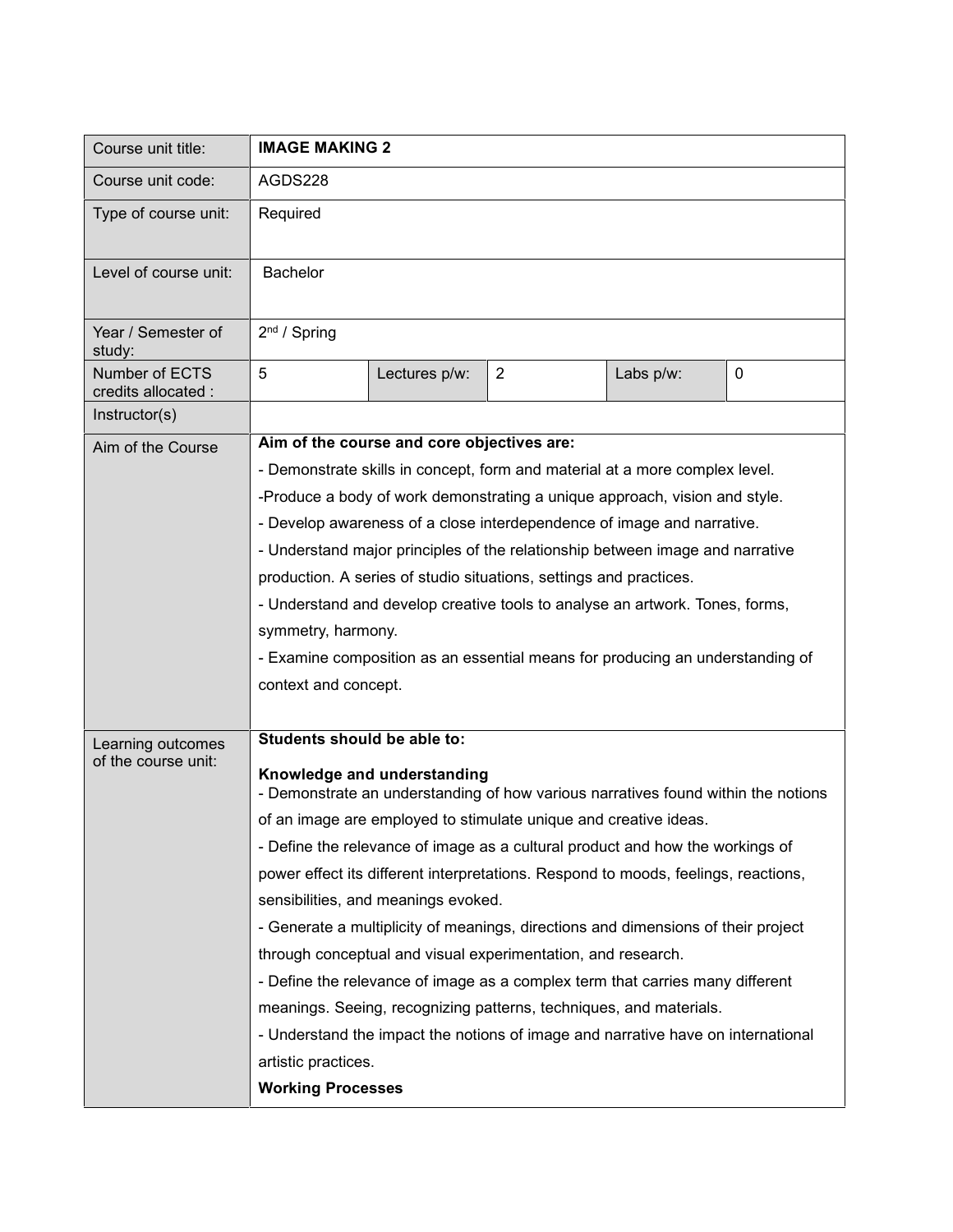|                                      | - Analyse images of art, design and architecture within the historical, cultural and                                                                                  |                |      |  |  |  |
|--------------------------------------|-----------------------------------------------------------------------------------------------------------------------------------------------------------------------|----------------|------|--|--|--|
|                                      | social context of art and design.                                                                                                                                     |                |      |  |  |  |
|                                      | - Develop creative thinking, analytical and visual expression through a process-                                                                                      |                |      |  |  |  |
|                                      | oriented approach.                                                                                                                                                    |                |      |  |  |  |
|                                      | - Analyse and interpret new and complex visual information in relation to their                                                                                       |                |      |  |  |  |
|                                      | project ideas.                                                                                                                                                        |                |      |  |  |  |
|                                      | - Relate the processes of their research findings to a specific artist's work.                                                                                        |                |      |  |  |  |
|                                      | - Acquire self-confidence and skills in developing and exchanging thoughts, and in                                                                                    |                |      |  |  |  |
|                                      | communicating ideas based on personal experiences and associations through                                                                                            |                |      |  |  |  |
|                                      | creative dialogue.                                                                                                                                                    |                |      |  |  |  |
|                                      | <b>Final product</b>                                                                                                                                                  |                |      |  |  |  |
|                                      | - Present final results in a clear, concise and professional way.                                                                                                     |                |      |  |  |  |
|                                      | - Research, experiment and present students' work in response to the curriculum.                                                                                      |                |      |  |  |  |
|                                      | - Work with and present the methods, processes and strategies of an artist studied                                                                                    |                |      |  |  |  |
|                                      | and the context of his/her artwork.                                                                                                                                   |                |      |  |  |  |
|                                      | - Display and discuss students' own processes from beginning to present day.                                                                                          |                |      |  |  |  |
|                                      |                                                                                                                                                                       |                |      |  |  |  |
|                                      |                                                                                                                                                                       |                |      |  |  |  |
|                                      |                                                                                                                                                                       |                |      |  |  |  |
|                                      |                                                                                                                                                                       |                |      |  |  |  |
| Prerequisites:                       | AGDS225                                                                                                                                                               | Co-requisites: | None |  |  |  |
| Course contents:                     | In Image Making 2 studio based and theoretical work is used to further develop                                                                                        |                |      |  |  |  |
|                                      | students' analytical, research and methodological skills, critical thinking and working<br>processes, and to support experimentation.                                 |                |      |  |  |  |
|                                      | Emphasis is placed on the development of concept, creative means, and                                                                                                 |                |      |  |  |  |
|                                      | appropriate associations with critical issues and ideas. Final products should                                                                                        |                |      |  |  |  |
|                                      | reflect an interesting thinking process, aesthetic values and an intelligent creative<br>language.                                                                    |                |      |  |  |  |
| Recommended and/or required reading: |                                                                                                                                                                       |                |      |  |  |  |
| References:                          | Hans Bellmer, Anatomy of the Image, Atlas Press, London, 2005                                                                                                         |                |      |  |  |  |
|                                      | Henry James, The Figure in the Carpet, Dodo Press, London 2007                                                                                                        |                |      |  |  |  |
|                                      | Georg Simmel, The picture frame: An esthetic study, Key Sociologists / Peter<br>Hamilton, London                                                                      |                |      |  |  |  |
|                                      | Samuel Beckett, The Image, Editions de Minuit, Paris, 1988                                                                                                            |                |      |  |  |  |
|                                      | Yves Bonnefoy, Image and Presence, The Johns Hopkins University Press, 1984<br>Maurice Merleau-Ponty, The eye and the mind, Northwestern University Press,            |                |      |  |  |  |
|                                      | 1964                                                                                                                                                                  |                |      |  |  |  |
| Planned learning                     | The course is delivered through an extensive project briefing, illustrated lectures<br>and visual presentations on Art and Design. A combination of group discussions |                |      |  |  |  |
| activities and<br>teaching methods:  | and critiques on students' personal research and visual experimentation as a final                                                                                    |                |      |  |  |  |
|                                      | product, in addition to practical workshops, will encourage students to work with a<br>more diverse and developed visual experimentation. An essential part of the    |                |      |  |  |  |
|                                      | teaching methodology is the personal tutorials offered to students during the                                                                                         |                |      |  |  |  |
| Assessment                           | semester.<br>Students are continually assessed throughout the semester via monitoring their                                                                           |                |      |  |  |  |